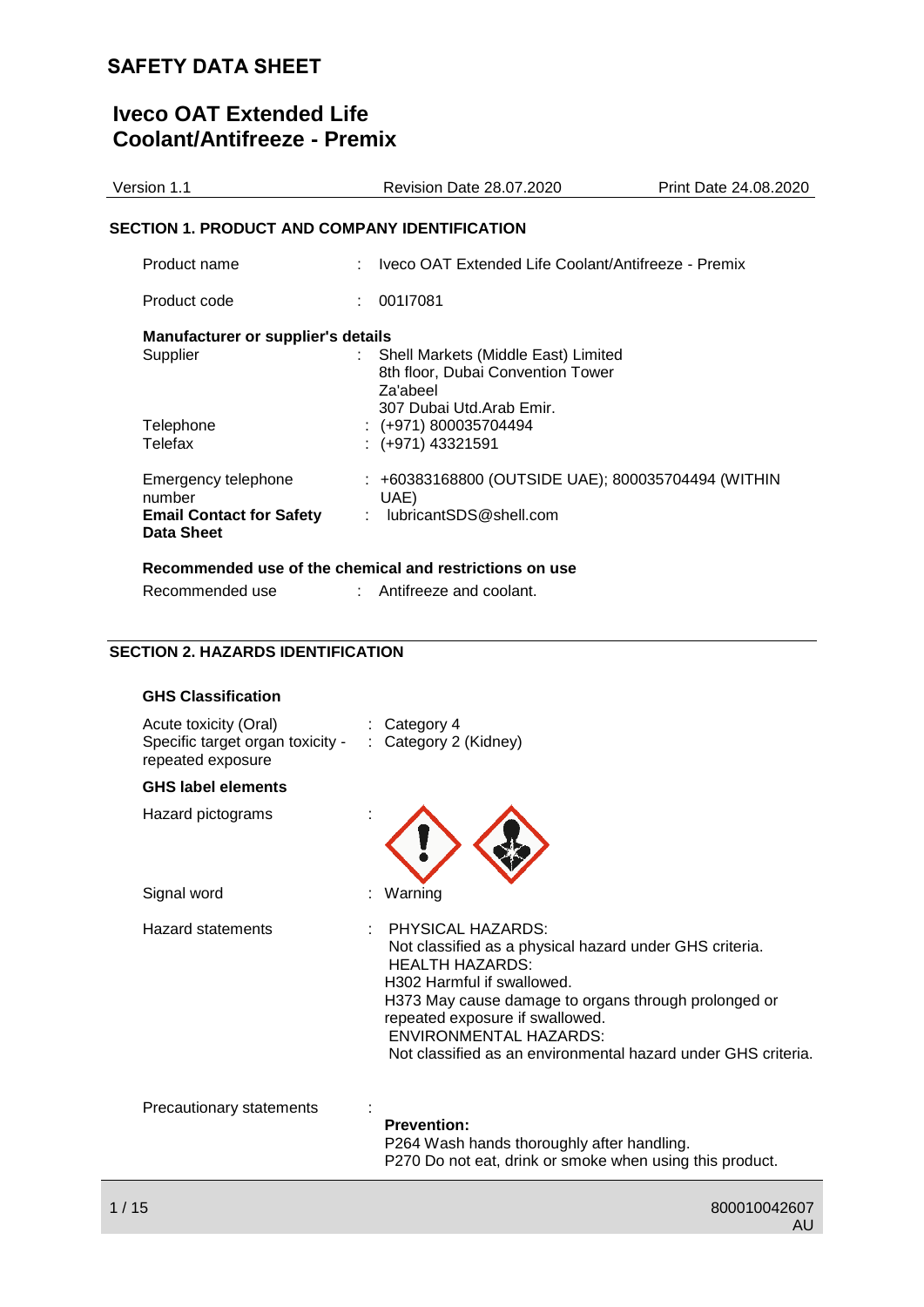# **Iveco OAT Extended Life Coolant/Antifreeze - Premix**

| Version 1.1 | <b>Revision Date 28.07.2020</b> | Print Date 24.08.2020 |  |
|-------------|---------------------------------|-----------------------|--|
|             |                                 |                       |  |

#### **Response:**

P301 + P312 IF SWALLOWED: Call a POISON CENTER/doctor if you feel unwell. P330 Rinse mouth.

#### **Storage:**

No precautionary phrases.

#### **Disposal:**

P501 Dispose of contents/ container to an approved waste disposal plant.

Hazardous components which must be listed on the label: Contains ethanediol. Contains bittering agent.

#### **Other hazards which do not result in classification**

Intentional abuse, misuse or other massive exposure may cause multiple organ damage and or death.

### **SECTION 3. COMPOSITION/INFORMATION ON INGREDIENTS**

| Substance / Mixture |  | Mixture |
|---------------------|--|---------|
|                     |  |         |

Chemical nature : Mixture of ethylene glycol, water and additives.

#### Hazardous components

| Chemical name     | CAS-No.        | Classification    | Concentration (% |
|-------------------|----------------|-------------------|------------------|
|                   |                |                   | w/w              |
| Ethanediol        | $107 - 21 - 1$ | Acute Tox.4; H302 | $40 - 60$        |
|                   |                | STOT RE2: H373    |                  |
| Diethylene glycol | 111-46-6       | Acute Tox.4; H302 | $1 - 9$          |

For explanation of abbreviations see section 16.

## **SECTION 4. FIRST-AID MEASURES**

| General advice          | : DO NOT DELAY.<br>Keep victim calm. Obtain medical treatment immediately.                                                                                                   |
|-------------------------|------------------------------------------------------------------------------------------------------------------------------------------------------------------------------|
| If inhaled              | : Remove to fresh air. If rapid recovery does not occur,<br>transport to nearest medical facility for additional treatment.                                                  |
| In case of skin contact | : Remove contaminated clothing. Flush exposed area with<br>water and follow by washing with soap if available.<br>If persistent irritation occurs, obtain medical attention. |
| In case of eye contact  | : Flush eye with copious quantities of water.                                                                                                                                |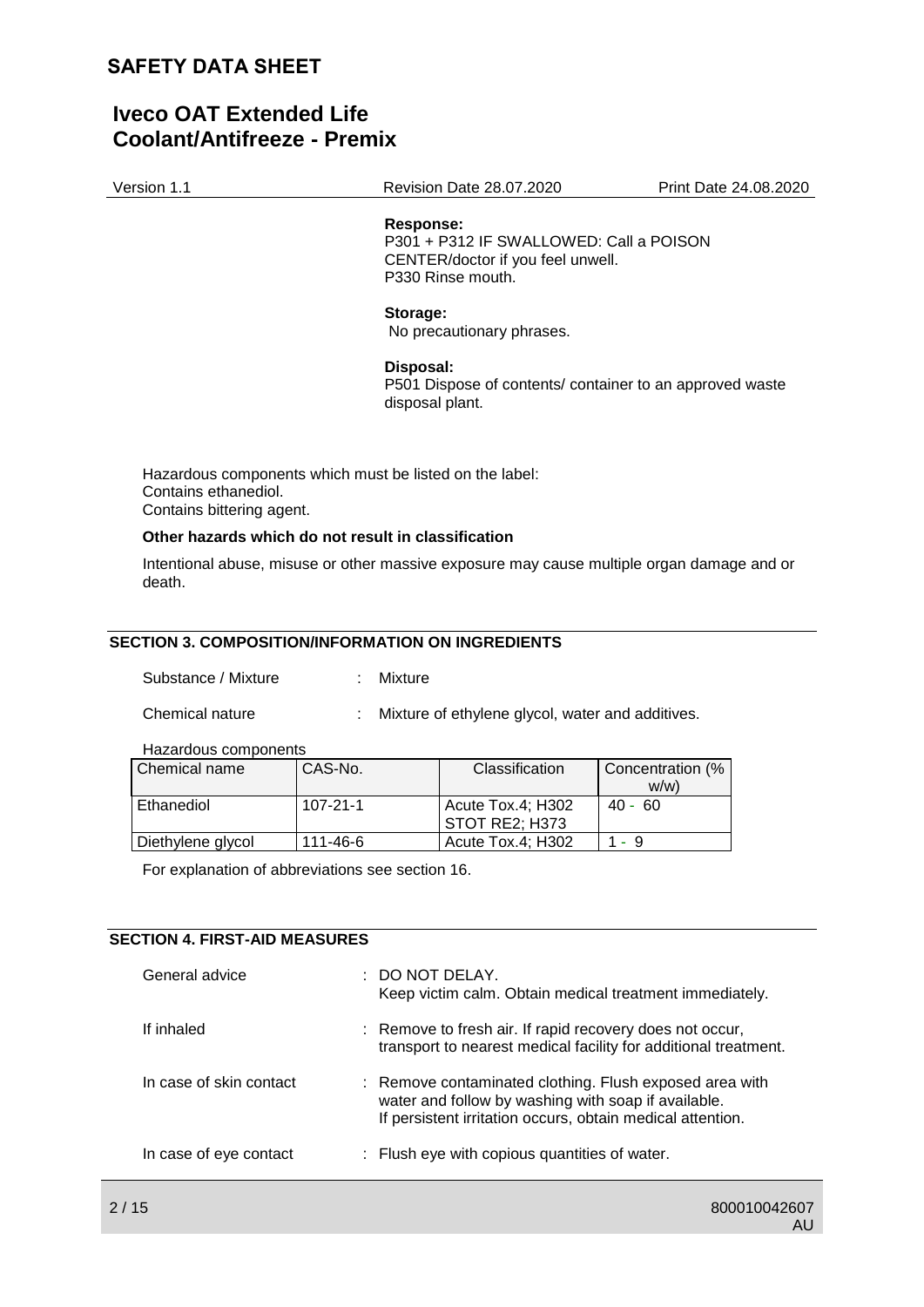| Version 1.1                                                       | Revision Date 28.07.2020                                                                                                                                                                                                                                                                                                                                                                                                                                                                                                                                                                                                                                                                                                                                                                              | Print Date 24.08.2020 |
|-------------------------------------------------------------------|-------------------------------------------------------------------------------------------------------------------------------------------------------------------------------------------------------------------------------------------------------------------------------------------------------------------------------------------------------------------------------------------------------------------------------------------------------------------------------------------------------------------------------------------------------------------------------------------------------------------------------------------------------------------------------------------------------------------------------------------------------------------------------------------------------|-----------------------|
|                                                                   | Remove contact lenses, if present and easy to do. Continue<br>rinsing.<br>If persistent irritation occurs, obtain medical attention.                                                                                                                                                                                                                                                                                                                                                                                                                                                                                                                                                                                                                                                                  |                       |
| If swallowed                                                      | : DO NOT DELAY.<br>If swallowed, do not induce vomiting: transport to nearest<br>medical facility for additional treatment. If vomiting occurs<br>spontaneously, keep head below hips to prevent aspiration.<br>Rinse mouth.                                                                                                                                                                                                                                                                                                                                                                                                                                                                                                                                                                          |                       |
| Most important symptoms<br>and effects, both acute and<br>delayed | : Kidney toxicity may be recognized by blood in the urine or<br>increased or decreased urine flow. Other signs and symptoms<br>can include nausea, vomiting, abdominal cramps, diarrhoea,<br>lumbar pain shortly after ingestion, and possibly narcosis and<br>death.<br>High concentrations may cause central nervous system<br>depression resulting in headaches, dizziness and nausea;<br>continued inhalation may result in unconsciousness and/or<br>death.                                                                                                                                                                                                                                                                                                                                      |                       |
| Protection of first-aiders                                        | When administering first aid, ensure that you are wearing the<br>appropriate personal protective equipment according to the<br>incident, injury and surroundings.                                                                                                                                                                                                                                                                                                                                                                                                                                                                                                                                                                                                                                     |                       |
| Notes to physician                                                | IMMEDIATE TREATMENT IS EXTREMELY IMPORTANT!<br>The preferred treatment is immediate transportation to a<br>medical facility and use of appropriate treatment including<br>possible administration of activated charcoal, gastric lavage<br>and or gastric aspiration. If none of the above are<br>immediately available and a delay of more than one hour is<br>anticipated before such medical attention can be obtained,<br>induction of vomiting may be appropriate using IPECAC syrup<br>(Contraindicated if there are any signs of CNS depression).<br>This should be considered on a case by case basis following<br>specialist advice. Specific other treatments may include<br>ethanol therapy, fomepizole, treatment of acidosis and<br>haemodialysis. Seek specialist advice without delay. |                       |

## **SECTION 5. FIRE-FIGHTING MEASURES**

| Suitable extinguishing media            | : Foam, water spray or fog. Dry chemical powder, carbon<br>dioxide, sand or earth may be used for small fires only.                                                                                                                                      |
|-----------------------------------------|----------------------------------------------------------------------------------------------------------------------------------------------------------------------------------------------------------------------------------------------------------|
| Unsuitable extinguishing<br>media       | $\therefore$ Do not use water in a jet.                                                                                                                                                                                                                  |
| Specific hazards during<br>firefighting | : Hazardous combustion products may include:<br>A complex mixture of airborne solid and liquid particulates and<br>gases (smoke).<br>Carbon monoxide may be evolved if incomplete combustion<br>occurs.<br>Unidentified organic and inorganic compounds. |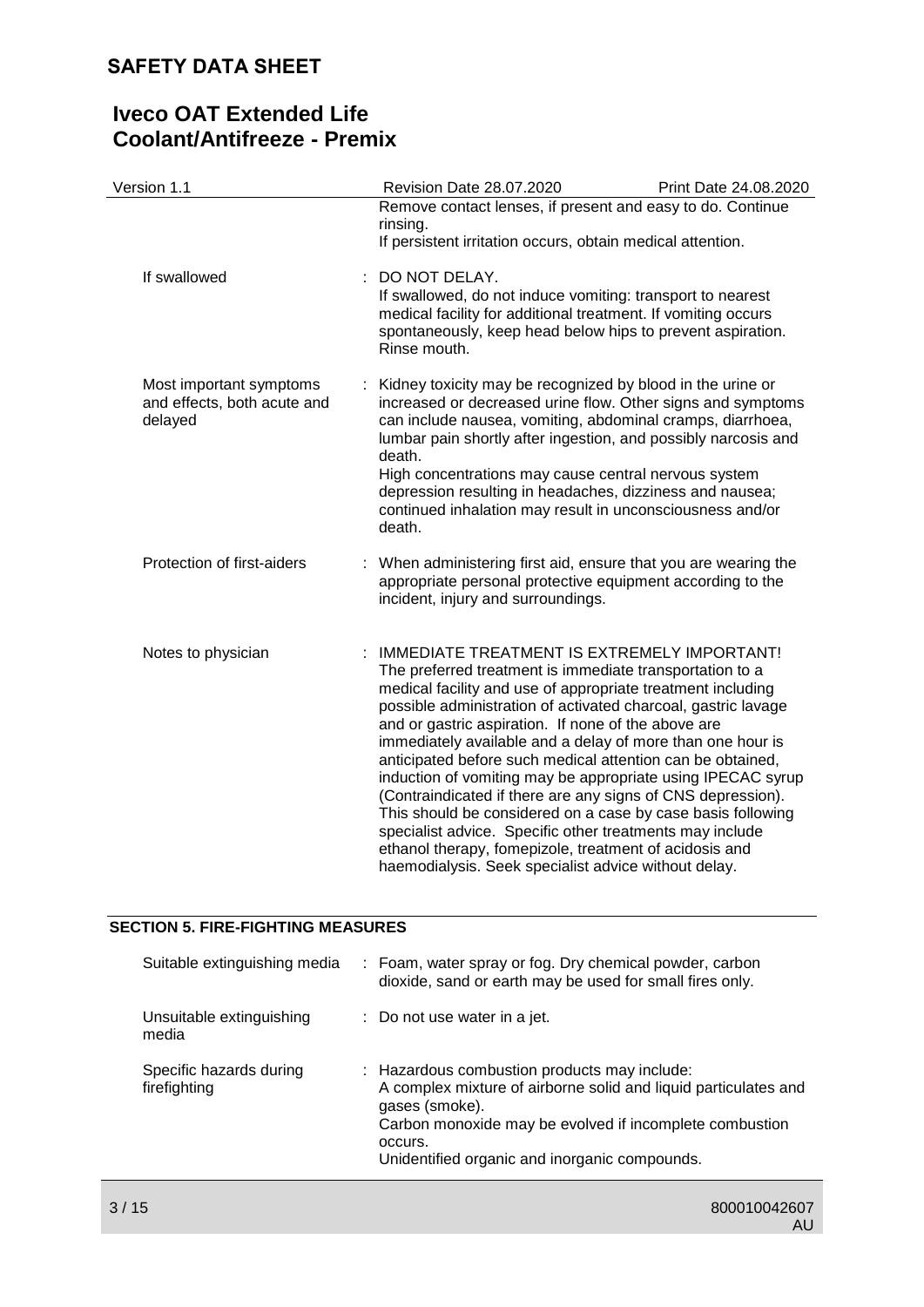| Version 1.1                                                               | Revision Date 28.07.2020                                                                                                                                                                                                                                                                                                                                                       | Print Date 24.08.2020 |
|---------------------------------------------------------------------------|--------------------------------------------------------------------------------------------------------------------------------------------------------------------------------------------------------------------------------------------------------------------------------------------------------------------------------------------------------------------------------|-----------------------|
| Specific extinguishing<br>methods                                         | : Use extinguishing measures that are appropriate to local<br>circumstances and the surrounding environment.                                                                                                                                                                                                                                                                   |                       |
| Special protective equipment<br>for firefighters                          | Proper protective equipment including chemical resistant<br>gloves are to be worn; chemical resistant suit is indicated if<br>large contact with spilled product is expected. Self-Contained<br>Breathing Apparatus must be worn when approaching a fire in<br>a confined space. Select fire fighter's clothing approved to<br>relevant Standards (e.g. Europe: EN469).        |                       |
| Hazchem Code                                                              | $:$ NONE                                                                                                                                                                                                                                                                                                                                                                       |                       |
| <b>SECTION 6. ACCIDENTAL RELEASE MEASURES</b>                             |                                                                                                                                                                                                                                                                                                                                                                                |                       |
| Personal precautions,<br>protective equipment and<br>emergency procedures | : Avoid contact with skin and eyes.                                                                                                                                                                                                                                                                                                                                            |                       |
| <b>Environmental precautions</b>                                          | : Local authorities should be advised if significant spillages<br>cannot be contained.                                                                                                                                                                                                                                                                                         |                       |
| Methods and materials for<br>containment and cleaning up                  | For large liquid spills (> 1 drum), transfer by mechanical<br>means such as vacuum truck to a salvage tank for recovery or<br>safe disposal. Do not flush away residues with water. Retain<br>as contaminated waste. Allow residues to evaporate or soak<br>up with an appropriate absorbent material and dispose of<br>safely. Remove contaminated soil and dispose of safely |                       |
|                                                                           | For small liquid spills (< 1 drum), transfer by mechanical<br>means to a labeled, sealable container for product recovery or<br>safe disposal. Allow residues to evaporate or soak up with an<br>appropriate absorbent material and dispose of safely. Remove<br>contaminated soil and dispose of safely.                                                                      |                       |
| <b>Additional advice</b>                                                  | For guidance on selection of personal protective equipment<br>see Section 8 of this Safety Data Sheet.<br>For guidance on disposal of spilled material see Section 13 of<br>this Safety Data Sheet.                                                                                                                                                                            |                       |
|                                                                           | Local authorities should be advised if significant spillages<br>cannot be contained.                                                                                                                                                                                                                                                                                           |                       |

## **SECTION 7. HANDLING AND STORAGE**

| <b>General Precautions</b> | : Use local exhaust ventilation if there is risk of inhalation of<br>vapours, mists or aerosols.<br>Use the information in this data sheet as input to a risk<br>assessment of local circumstances to help determine<br>appropriate controls for safe handling, storage and disposal of<br>this material. |
|----------------------------|-----------------------------------------------------------------------------------------------------------------------------------------------------------------------------------------------------------------------------------------------------------------------------------------------------------|
|----------------------------|-----------------------------------------------------------------------------------------------------------------------------------------------------------------------------------------------------------------------------------------------------------------------------------------------------------|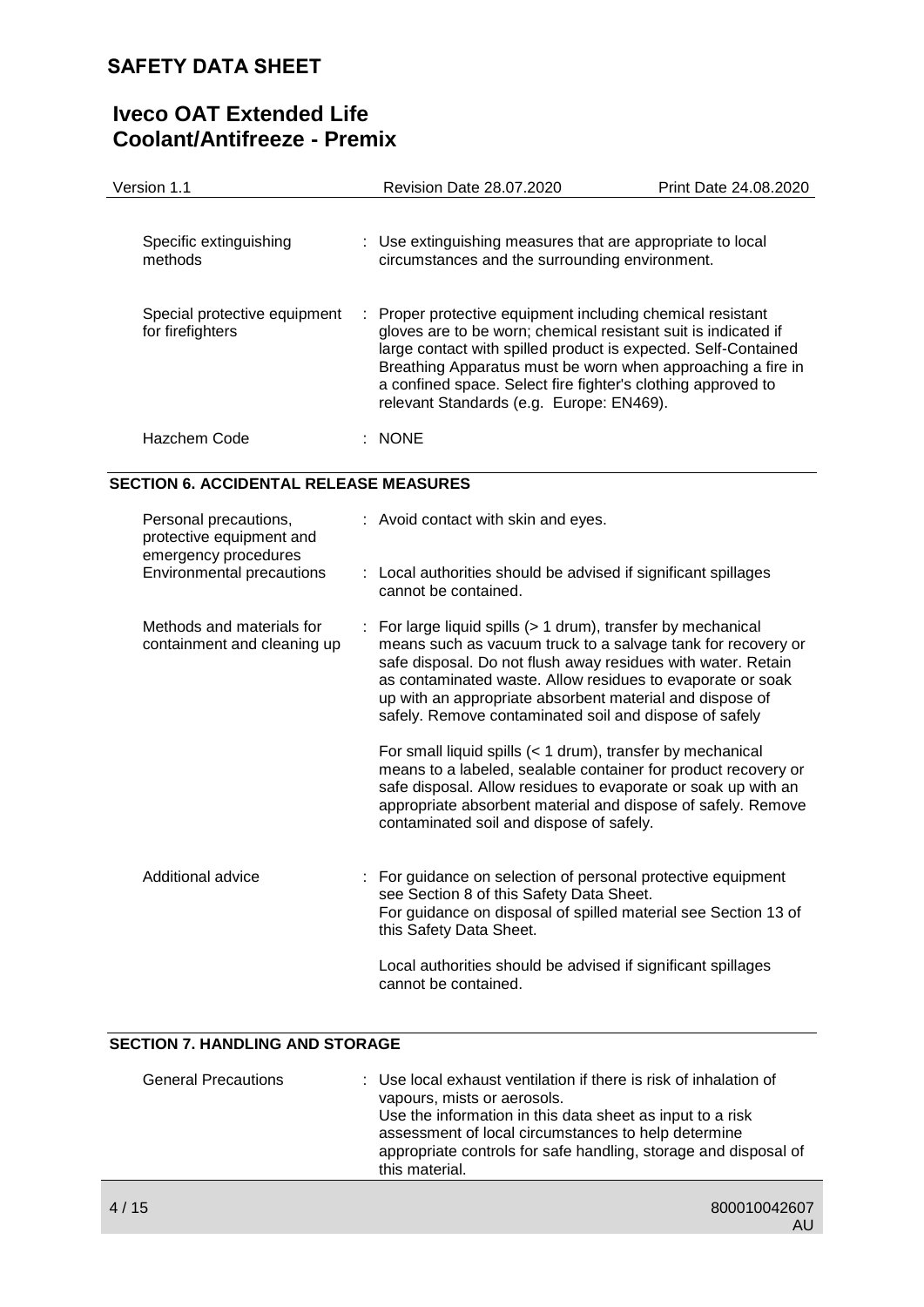# **Iveco OAT Extended Life Coolant/Antifreeze - Premix**

| Version 1.1             | Revision Date 28.07.2020                                                                                                                                                                                                                                                                                    | Print Date 24.08.2020 |
|-------------------------|-------------------------------------------------------------------------------------------------------------------------------------------------------------------------------------------------------------------------------------------------------------------------------------------------------------|-----------------------|
| Advice on safe handling | : Avoid prolonged or repeated contact with skin.<br>Avoid inhaling vapour and/or mists.<br>When handling product in drums, safety footwear should be<br>worn and proper handling equipment should be used.<br>Properly dispose of any contaminated rags or cleaning<br>materials in order to prevent fires. |                       |
| Avoidance of contact    | : Strong oxidising agents.                                                                                                                                                                                                                                                                                  |                       |
| <b>Storage</b>          |                                                                                                                                                                                                                                                                                                             |                       |
| Other data              | : Keep container tightly closed and in a cool, well-ventilated<br>place.<br>Use properly labeled and closable containers.<br>Store at ambient temperature.                                                                                                                                                  |                       |
| Packaging material      | : Suitable material: For containers or container linings, use mild<br>steel or high density polyethylene.<br>Unsuitable material: Zinc., Avoid contact with galvanized<br>materials.                                                                                                                        |                       |
| Container Advice        | : Polyethylene containers should not be exposed to high<br>temperatures because of possible risk of distortion.                                                                                                                                                                                             |                       |

## **SECTION 8. EXPOSURE CONTROLS AND PERSONAL PROTECTION**

## **Components with workplace control parameters**

| Components | CAS-No.        | Value type<br>(Form of<br>exposure)                     | Control<br>parameters /<br>Permissible<br>concentration | <b>Basis</b> |
|------------|----------------|---------------------------------------------------------|---------------------------------------------------------|--------------|
| Ethanediol | $107 - 21 - 1$ | <b>TWA</b><br>(particulate)                             | $10$ mg/m $3$                                           | AU OEL       |
|            |                | Further information: Skin absorption                    |                                                         |              |
| Ethanediol |                | TWA<br>(Vapour)                                         | 20 ppm<br>52 mg/m3                                      | AU OEL       |
|            |                | Further information: Skin absorption                    |                                                         |              |
| Ethanediol |                | <b>STEL</b><br>(Vapour)                                 | 40 ppm<br>104 mg/m3                                     | AU OEL       |
|            |                | Further information: Skin absorption                    |                                                         |              |
| Ethanediol | 107-21-1       | TWA<br>(Vapour)                                         | 25 ppm                                                  | <b>ACGIH</b> |
| Ethanediol |                | <b>STEL</b><br>(Vapour)                                 | 50 ppm                                                  | <b>ACGIH</b> |
| Ethanediol |                | <b>STEL</b><br>(Inhalable<br>fraction,<br>Aerosol only) | $10 \text{ mg/m}$                                       | <b>ACGIH</b> |

**Biological occupational exposure limits**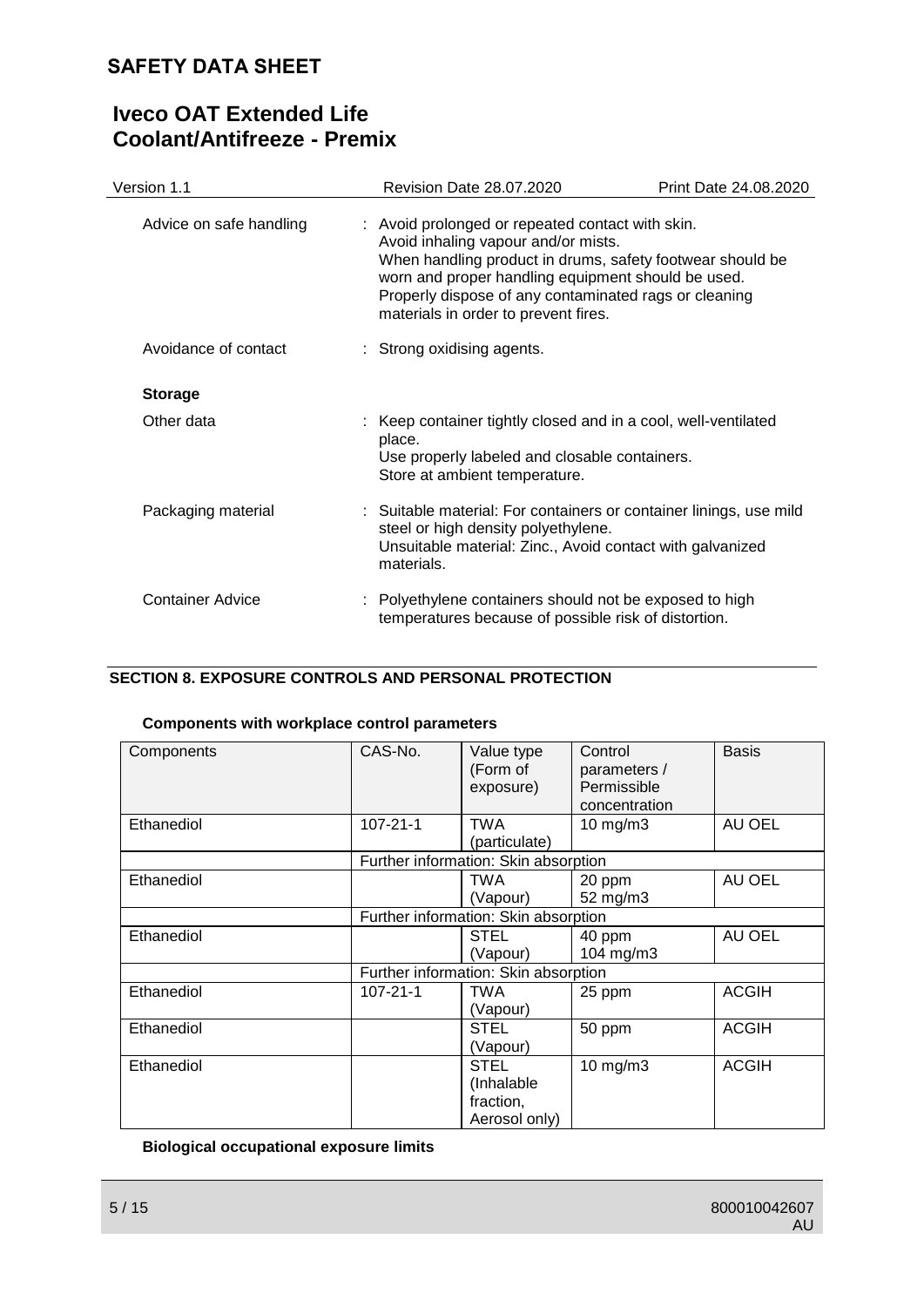| Print Date 24.08.2020<br>Version 1.1<br><b>Revision Date 28.07.2020</b> |
|-------------------------------------------------------------------------|
|-------------------------------------------------------------------------|

No biological limit allocated.

### **Monitoring Methods**

Monitoring of the concentration of substances in the breathing zone of workers or in the general workplace may be required to confirm compliance with an OEL and adequacy of exposure controls. For some substances biological monitoring may also be appropriate. Validated exposure measurement methods should be applied by a competent person and samples analysed by an accredited laboratory. Examples of sources of recommended exposure measurement methods are given below or contact the supplier. Further national methods may be available.

National Institute of Occupational Safety and Health (NIOSH), USA: Manual of Analytical Methods http://www.cdc.gov/niosh/

Occupational Safety and Health Administration (OSHA), USA: Sampling and Analytical Methods http://www.osha.gov/

Health and Safety Executive (HSE), UK: Methods for the Determination of Hazardous Substances http://www.hse.gov.uk/

Institut für Arbeitsschutz Deutschen Gesetzlichen Unfallversicherung (IFA) , Germany http://www.dguv.de/inhalt/index.jsp

L'Institut National de Recherche et de Securité, (INRS), France http://www.inrs.fr/accueil

| <b>Engineering measures</b> | The level of protection and types of controls necessary will<br>vary depending upon potential exposure conditions. Select<br>controls based on a risk assessment of local circumstances.<br>Appropriate measures include:<br>Adequate ventilation to control airborne concentrations.                                                                                                                                                                                                                                                                                                                                                                                                                                                                                                                                                                                                                   |
|-----------------------------|---------------------------------------------------------------------------------------------------------------------------------------------------------------------------------------------------------------------------------------------------------------------------------------------------------------------------------------------------------------------------------------------------------------------------------------------------------------------------------------------------------------------------------------------------------------------------------------------------------------------------------------------------------------------------------------------------------------------------------------------------------------------------------------------------------------------------------------------------------------------------------------------------------|
|                             | Where material is heated, sprayed or mist formed, there is<br>greater potential for airborne concentrations to be generated.                                                                                                                                                                                                                                                                                                                                                                                                                                                                                                                                                                                                                                                                                                                                                                            |
|                             | General Information:<br>Define procedures for safe handling and maintenance of<br>controls.<br>Educate and train workers in the hazards and control<br>measures relevant to normal activities associated with this<br>product.<br>Ensure appropriate selection, testing and maintenance of<br>equipment used to control exposure, e.g. personal protective<br>equipment, local exhaust ventilation.<br>Drain down system prior to equipment break-in or<br>maintenance.<br>Retain drain downs in sealed storage pending disposal or<br>subsequent recycle.<br>Always observe good personal hygiene measures, such as<br>washing hands after handling the material and before eating,<br>drinking, and/or smoking. Routinely wash work clothing and<br>protective equipment to remove contaminants. Discard<br>contaminated clothing and footwear that cannot be cleaned.<br>Practice good housekeeping. |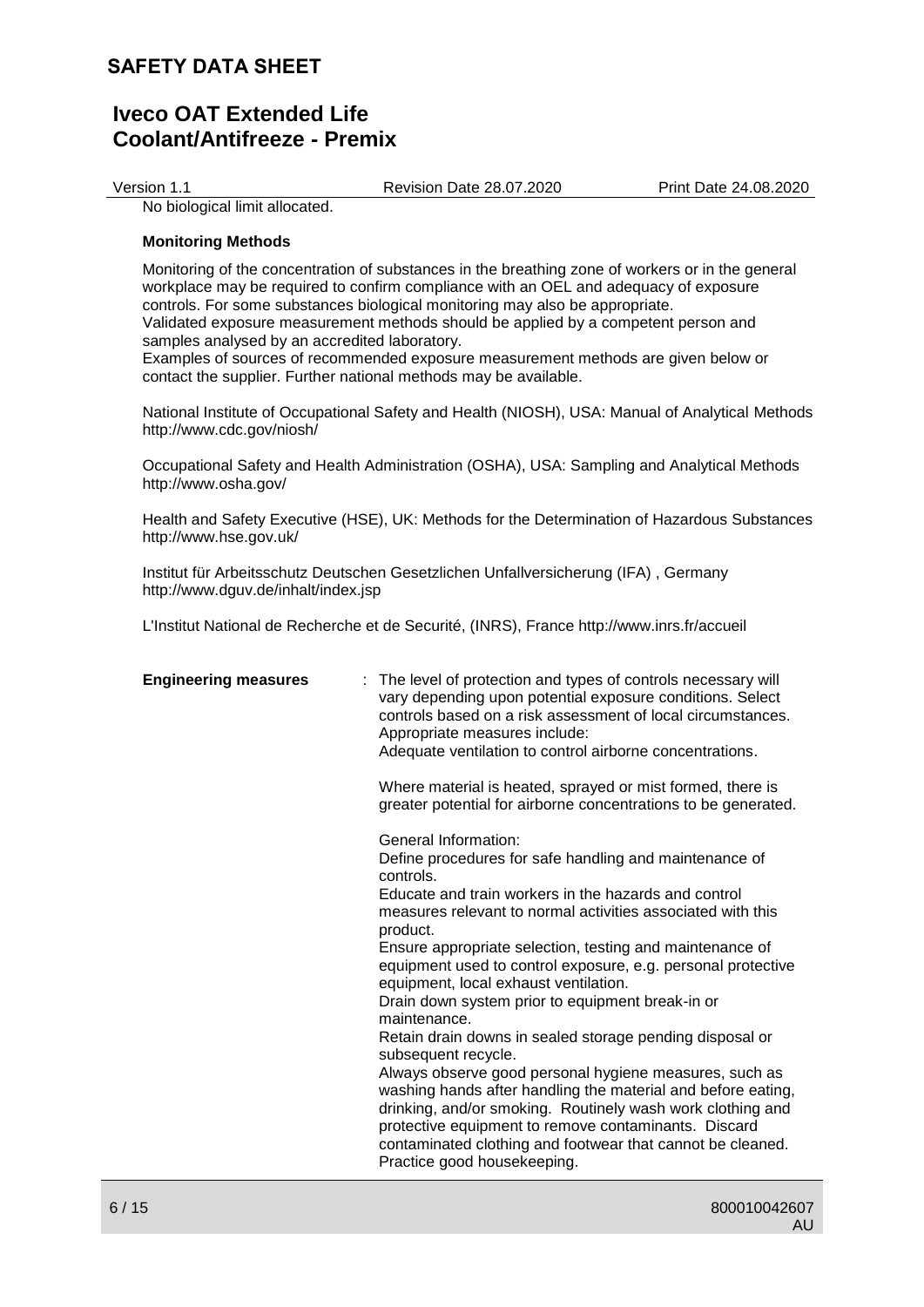Version 1.1 Revision Date 28.07.2020 Print Date 24.08.2020

#### **Personal protective equipment**

#### **Protective measures**

Personal protective equipment (PPE) should meet recommended national standards. Check with PPE suppliers.

| Respiratory protection   | No respiratory protection is ordinarily required under normal<br>conditions of use.<br>In accordance with good industrial hygiene practices,<br>precautions should be taken to avoid breathing of material.<br>If engineering controls do not maintain airborne<br>concentrations to a level which is adequate to protect worker<br>health, select respiratory protection equipment suitable for the<br>specific conditions of use and meeting relevant legislation.<br>Check with respiratory protective equipment suppliers.<br>Where air-filtering respirators are suitable, select an<br>appropriate combination of mask and filter.<br>Select a filter suitable for the combination of organic gases<br>and vapours and particles [Type A/Type P boiling point >65°C<br>$(149°F)$ ]. |  |
|--------------------------|-------------------------------------------------------------------------------------------------------------------------------------------------------------------------------------------------------------------------------------------------------------------------------------------------------------------------------------------------------------------------------------------------------------------------------------------------------------------------------------------------------------------------------------------------------------------------------------------------------------------------------------------------------------------------------------------------------------------------------------------------------------------------------------------|--|
| Hand protection          |                                                                                                                                                                                                                                                                                                                                                                                                                                                                                                                                                                                                                                                                                                                                                                                           |  |
| Remarks                  | : Where hand contact with the product may occur the use of<br>gloves approved to relevant standards (e.g. Europe: EN374,<br>US: F739) made from the following materials may provide<br>suitable chemical protection. PVC, neoprene or nitrile rubber<br>gloves Suitability and durability of a glove is dependent on<br>usage, e.g. frequency and duration of contact, chemical<br>resistance of glove material, dexterity. Always seek advice<br>from glove suppliers. Contaminated gloves should be<br>replaced. Personal hygiene is a key element of effective hand<br>care. Gloves must only be worn on clean hands. After using<br>gloves, hands should be washed and dried thoroughly.<br>Application of a non-perfumed moisturizer is recommended.                                 |  |
|                          | For continuous contact we recommend gloves with<br>breakthrough time of more than 240 minutes with preference<br>for > 480 minutes where suitable gloves can be identified. For<br>short-term/splash protection we recommend the same but<br>recognize that suitable gloves offering this level of protection<br>may not be available and in this case a lower breakthrough<br>time maybe acceptable so long as appropriate maintenance<br>and replacement regimes are followed. Glove thickness is not<br>a good predictor of glove resistance to a chemical as it is<br>dependent on the exact composition of the glove material.<br>Glove thickness should be typically greater than 0.35 mm<br>depending on the glove make and model.                                                 |  |
| Eye protection           | : If material is handled such that it could be splashed into eyes,<br>protective eyewear is recommended.                                                                                                                                                                                                                                                                                                                                                                                                                                                                                                                                                                                                                                                                                  |  |
| Skin and body protection | Skin protection is not ordinarily required beyond standard                                                                                                                                                                                                                                                                                                                                                                                                                                                                                                                                                                                                                                                                                                                                |  |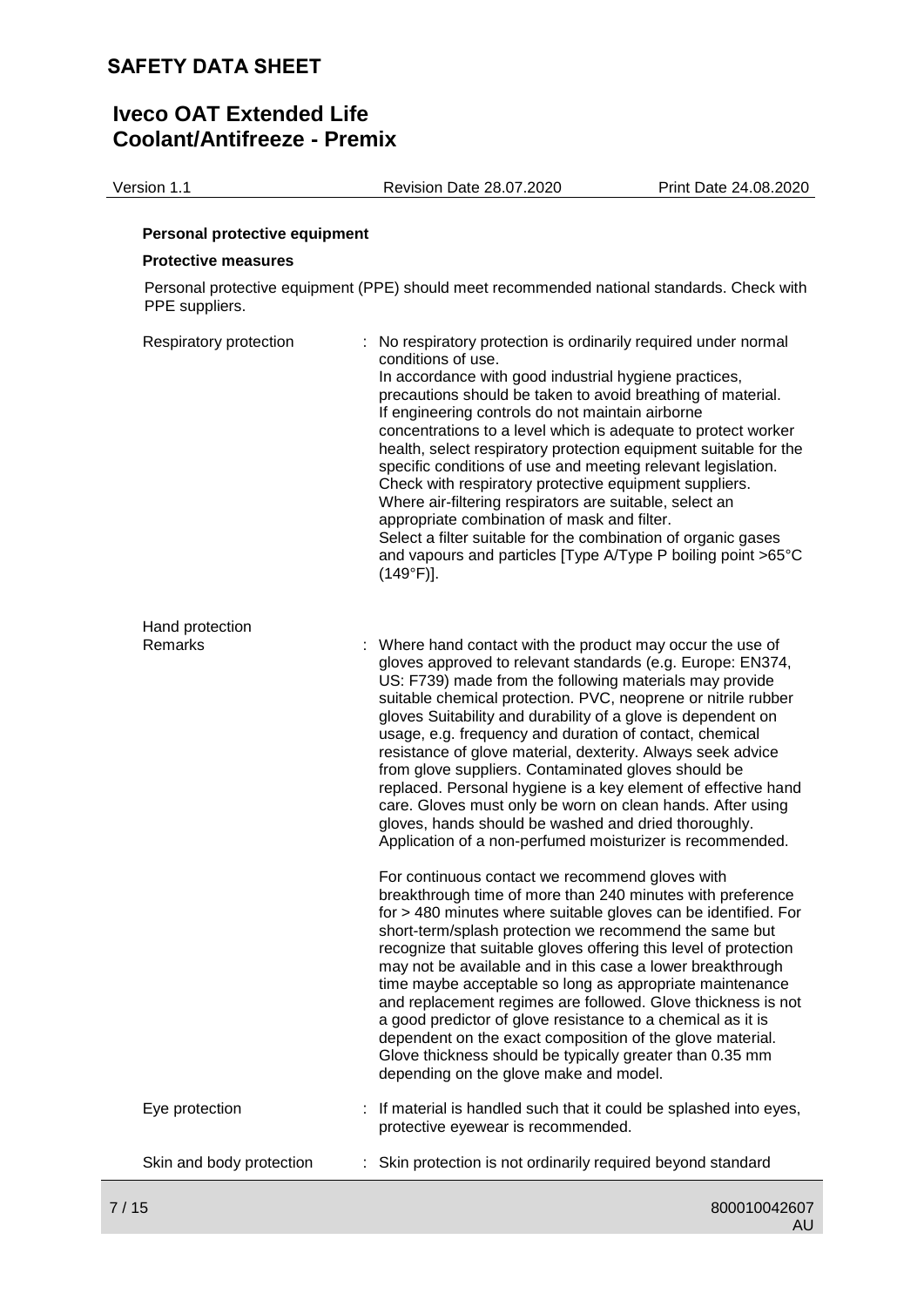# **Iveco OAT Extended Life Coolant/Antifreeze - Premix**

| Version 1.1                                        |    | Revision Date 28.07.2020                                                                                                                                                                                                                                                                                                                                                  | Print Date 24.08.2020 |
|----------------------------------------------------|----|---------------------------------------------------------------------------------------------------------------------------------------------------------------------------------------------------------------------------------------------------------------------------------------------------------------------------------------------------------------------------|-----------------------|
|                                                    |    | work clothes.<br>It is good practice to wear chemical resistant gloves.                                                                                                                                                                                                                                                                                                   |                       |
| Thermal hazards                                    |    | Not applicable                                                                                                                                                                                                                                                                                                                                                            |                       |
| <b>Environmental exposure controls</b>             |    |                                                                                                                                                                                                                                                                                                                                                                           |                       |
| General advice                                     |    | : Local guidelines on emission limits for volatile substances<br>must be observed for the discharge of exhaust air containing<br>vapour.<br>Minimise release to the environment. An environmental<br>assessment must be made to ensure compliance with local<br>environmental legislation.<br>Information on accidental release measures are to be found in<br>section 6. |                       |
| <b>SECTION 9. PHYSICAL AND CHEMICAL PROPERTIES</b> |    |                                                                                                                                                                                                                                                                                                                                                                           |                       |
| Appearance                                         |    | : Liquid at room temperature.                                                                                                                                                                                                                                                                                                                                             |                       |
| Colour                                             |    | green                                                                                                                                                                                                                                                                                                                                                                     |                       |
| Odour                                              |    | characteristic                                                                                                                                                                                                                                                                                                                                                            |                       |
| <b>Odour Threshold</b>                             |    | Data not available                                                                                                                                                                                                                                                                                                                                                        |                       |
| рH                                                 |    | Not applicable                                                                                                                                                                                                                                                                                                                                                            |                       |
| Melting point/freezing point                       |    | : $\le$ -37 °C / $\le$ -35 °F (50.0 hPa)<br>Method: ASTM D1177                                                                                                                                                                                                                                                                                                            |                       |
| Initial boiling point and boiling<br>range         | ÷. | > 100 °C / 212 °Festimated value(s)                                                                                                                                                                                                                                                                                                                                       |                       |
| Flash point                                        |    | : Method: Unspecified<br>Not applicable                                                                                                                                                                                                                                                                                                                                   |                       |
| Evaporation rate                                   |    | : Data not available                                                                                                                                                                                                                                                                                                                                                      |                       |

Upper explosion limit : Typical 15 %(V)

Flammability (solid, gas) : Data not available

Lower explosion limit : Typical 3 %(V) Vapour pressure : Data not available Relative vapour density : Data not available Relative density : 1.065 - 1.085 (20 °C / 68 °F) Density : 1,065 - 1,085 kg/m3 (20 °C / 68 °F) Method: Unspecified

Solubility(ies)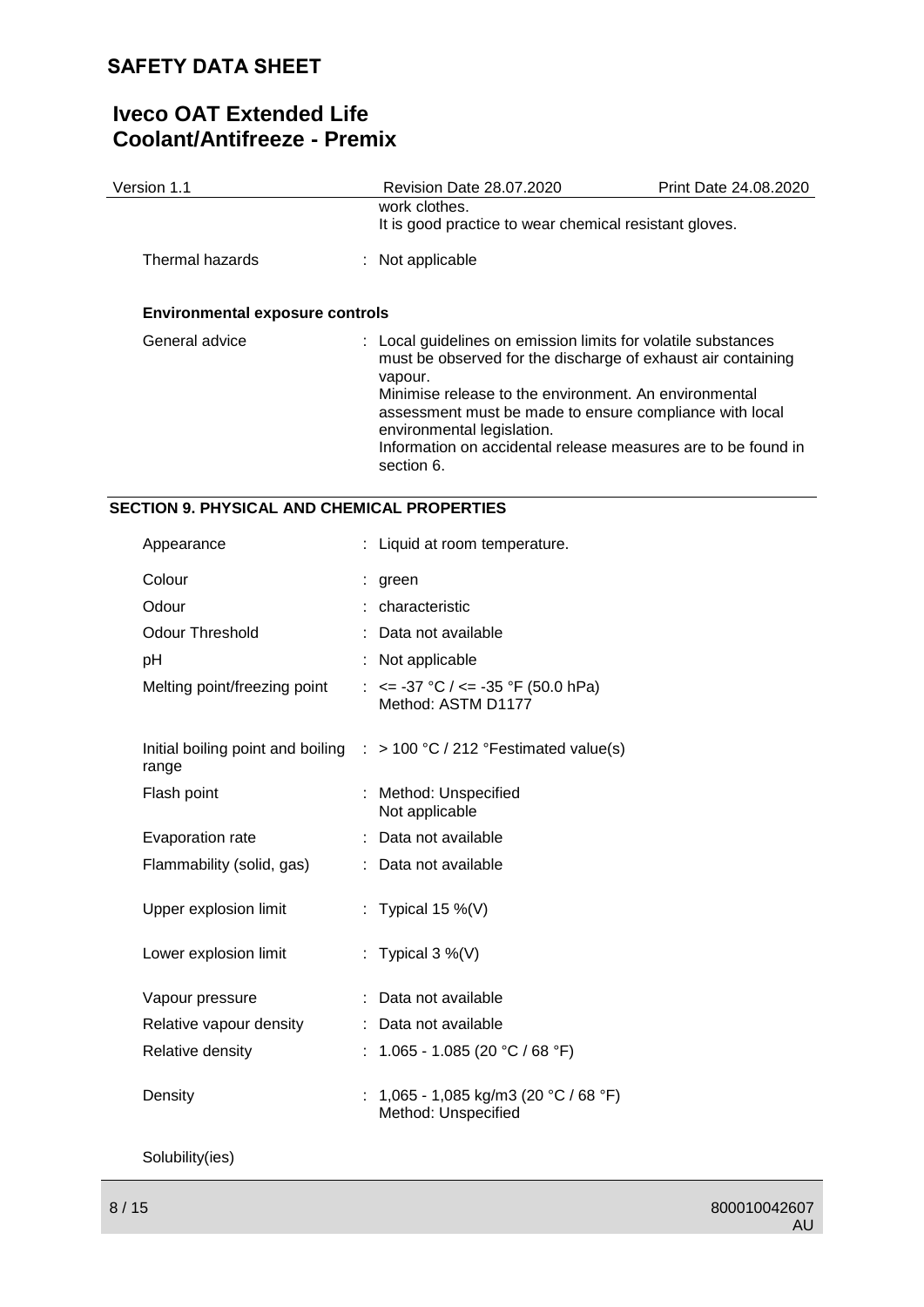# **Iveco OAT Extended Life Coolant/Antifreeze - Premix**

| Version 1.1                                | Revision Date 28.07.2020                                  | Print Date 24.08.2020 |
|--------------------------------------------|-----------------------------------------------------------|-----------------------|
| Water solubility                           | : completely soluble                                      |                       |
| Solubility in other solvents               | : Data not available                                      |                       |
| Partition coefficient: n-<br>octanol/water | : Data not available                                      |                       |
| Auto-ignition temperature                  | : > 200 °C / 392 °F                                       |                       |
| Decomposition temperature                  | : Data not available                                      |                       |
| Viscosity                                  |                                                           |                       |
| Viscosity, dynamic                         | : Data not available                                      |                       |
| Viscosity, kinematic                       | : Method: Unspecified<br>Not applicable                   |                       |
| <b>Explosive properties</b>                | : Not classified                                          |                       |
| Oxidizing properties                       | : Data not available                                      |                       |
| Conductivity                               | This material is not expected to be a static accumulator. |                       |
| Molecular weight                           | : Not applicable                                          |                       |

## **SECTION 10. STABILITY AND REACTIVITY**

| Chemical stability                    | Stable.                                               |
|---------------------------------------|-------------------------------------------------------|
| Possibility of hazardous<br>reactions | : Reacts with strong oxidising agents.                |
| Conditions to avoid                   | : Extremes of temperature and direct sunlight.        |
| Incompatible materials                | : Strong oxidising agents.                            |
| Hazardous decomposition<br>products   | : No decomposition if stored and applied as directed. |

## **SECTION 11. TOXICOLOGICAL INFORMATION**

| Basis for assessment  | : Information given is based on data on the components and<br>the toxicology of similar products. Unless indicated otherwise,<br>the data presented is representative of the product as a<br>whole, rather than for individual component(s). |
|-----------------------|----------------------------------------------------------------------------------------------------------------------------------------------------------------------------------------------------------------------------------------------|
| Exposure routes       | : Skin and eye contact are the primary routes of exposure<br>although exposure may occur following accidental ingestion.                                                                                                                     |
| <b>Acute toxicity</b> |                                                                                                                                                                                                                                              |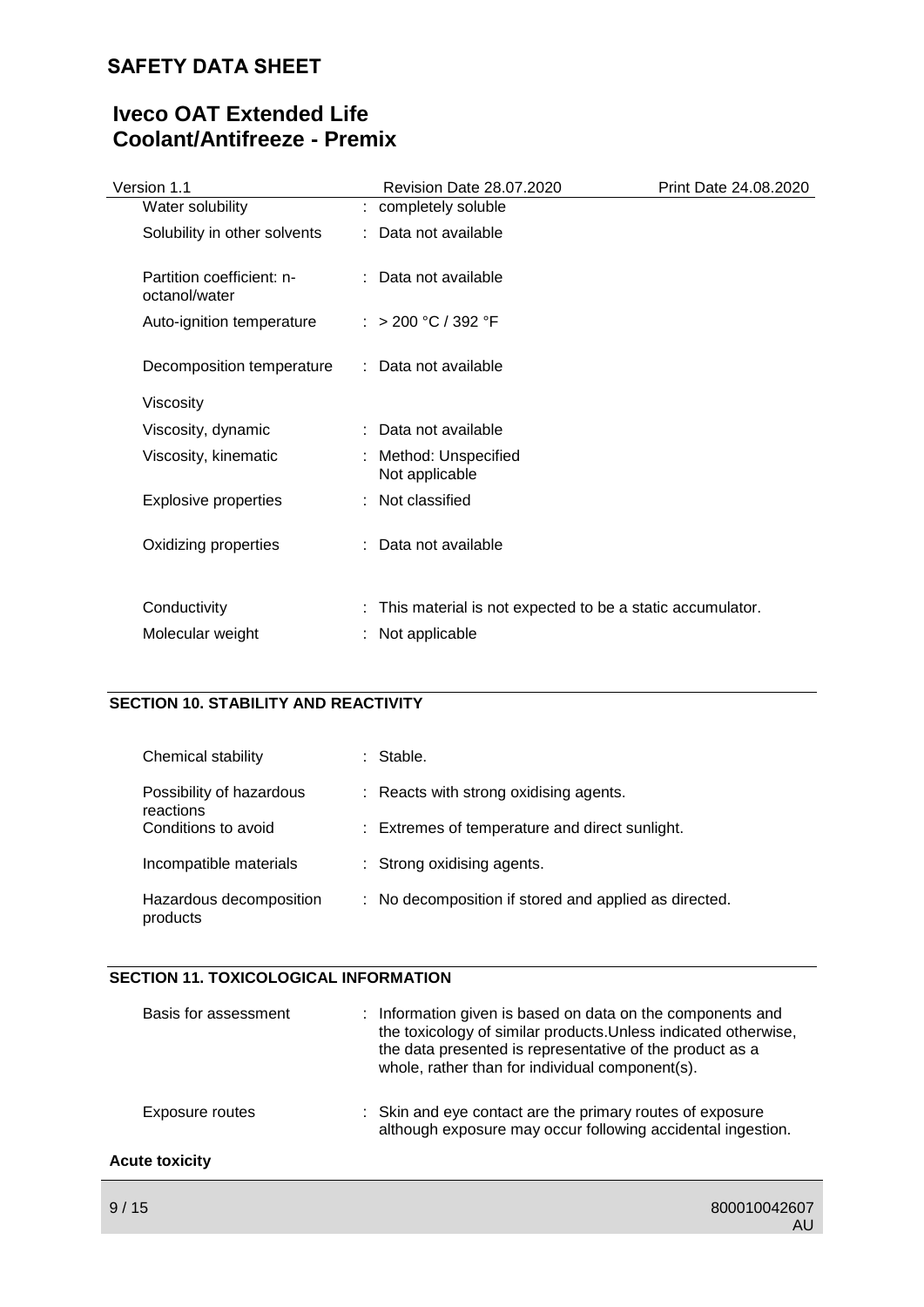# **Iveco OAT Extended Life Coolant/Antifreeze - Premix**

| Version 1.1               | <b>Revision Date 28.07.2020</b>                                         | Print Date 24.08.2020 |
|---------------------------|-------------------------------------------------------------------------|-----------------------|
| <b>Product:</b>           |                                                                         |                       |
| Acute oral toxicity       | : LD50 rat: $>$ 500 - 2,000 mg/kg<br>Remarks: Harmful if swallowed.     |                       |
| Acute inhalation toxicity | : LC 50 Rat: $>$ 5 mg/l<br>Exposure time: 4 h<br>Remarks: Low toxicity: |                       |
| Acute dermal toxicity     | : LD50 Rabbit: $>$ 5,000 mg/kg<br>Remarks: Low toxicity:                |                       |

#### **Skin corrosion/irritation**

#### **Product:**

Remarks: Slightly irritating to skin., Based on available data, the classification criteria are not met.

### **Serious eye damage/eye irritation**

#### **Product:**

Remarks: Slightly irritating to the eye., Based on available data, the classification criteria are not met.

### **Respiratory or skin sensitisation**

#### **Product:**

Remarks: Not a skin sensitiser. Based on available data, the classification criteria are not met.

### **Chronic toxicity**

### **Germ cell mutagenicity**

### **Product:**

: Remarks: Non mutagenic, Based on available data, the classification criteria are not met.

### **Carcinogenicity**

### **Product:**

Remarks: Not a carcinogen., Based on available data, the classification criteria are not met.

| <b>Material</b>   | <b>GHS/CLP Carcinogenicity Classification</b> |
|-------------------|-----------------------------------------------|
| Ethanediol        | No carcinogenicity classification.            |
| Diethylene glycol | No carcinogenicity classification.            |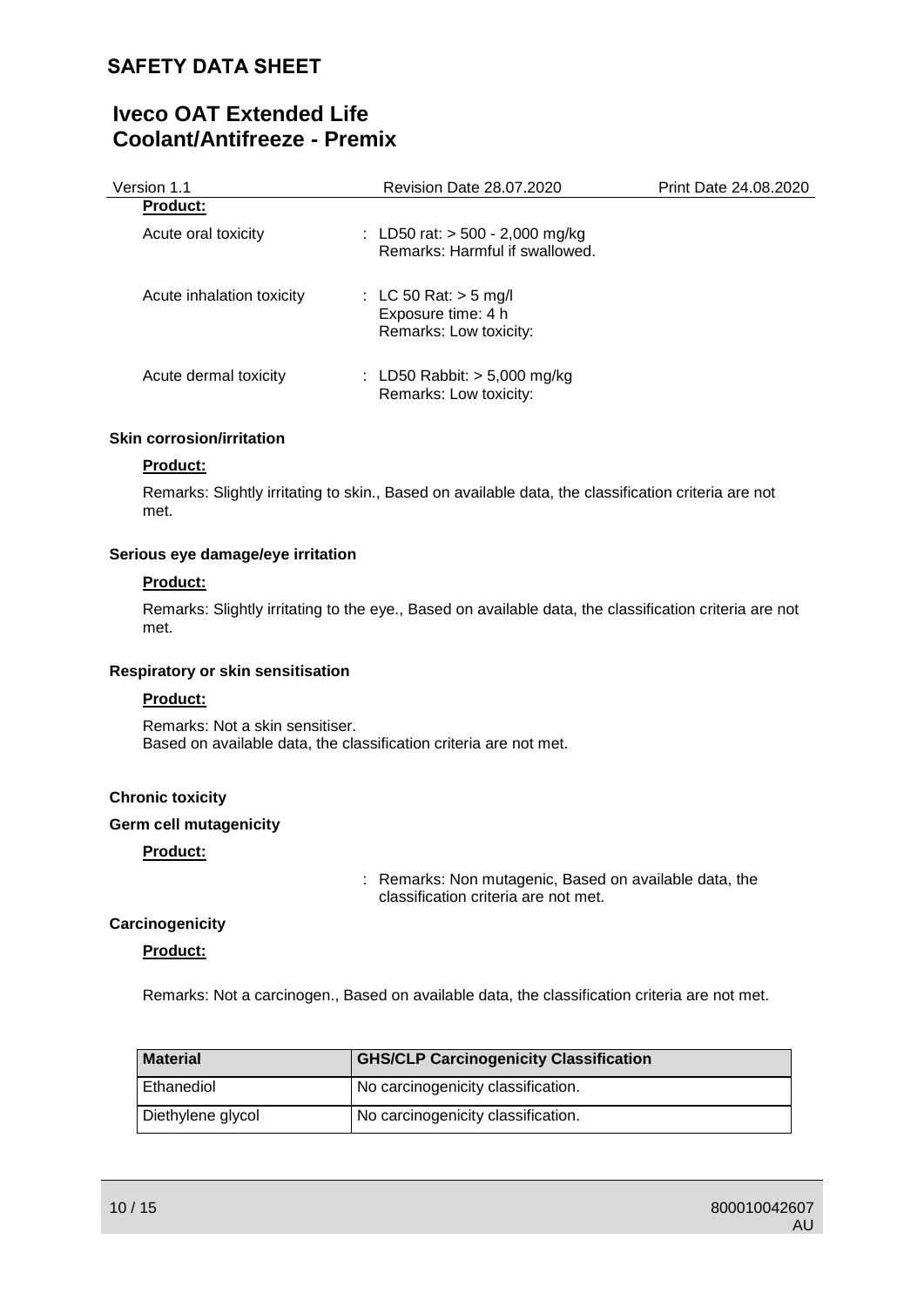# **Iveco OAT Extended Life Coolant/Antifreeze - Premix**

Version 1.1 Revision Date 28.07.2020 Print Date 24.08.2020

#### **Reproductive toxicity**

**Product:**

Remarks: Not a developmental toxicant., Does not impair fertility., Based on available data, the classification criteria are not met.

#### **STOT - single exposure**

### **Product:**

Remarks: Based on available data, the classification criteria are not met.

:

#### **STOT - repeated exposure**

### **Product:**

Remarks: Kidney: can cause kidney damage.

#### **Aspiration toxicity**

#### **Product:**

Not an aspiration hazard.

#### **Further information**

#### **Product:**

Remarks: Slightly irritating to respiratory system.

Remarks: Inhalation of vapours or mists may cause irritation to the respiratory system.

### **SECTION 12. ECOLOGICAL INFORMATION**

| Basis for assessment    | : Ecotoxicological data have not been determined specifically<br>for this product.<br>Information given is based on a knowledge of the components<br>and the ecotoxicology of similar products.<br>Unless indicated otherwise, the data presented is<br>representative of the product as a whole, rather than for<br>individual component(s). |
|-------------------------|-----------------------------------------------------------------------------------------------------------------------------------------------------------------------------------------------------------------------------------------------------------------------------------------------------------------------------------------------|
| <b>Ecotoxicity</b>      |                                                                                                                                                                                                                                                                                                                                               |
| <b>Product:</b>         |                                                                                                                                                                                                                                                                                                                                               |
| Toxicity to fish (Acute |                                                                                                                                                                                                                                                                                                                                               |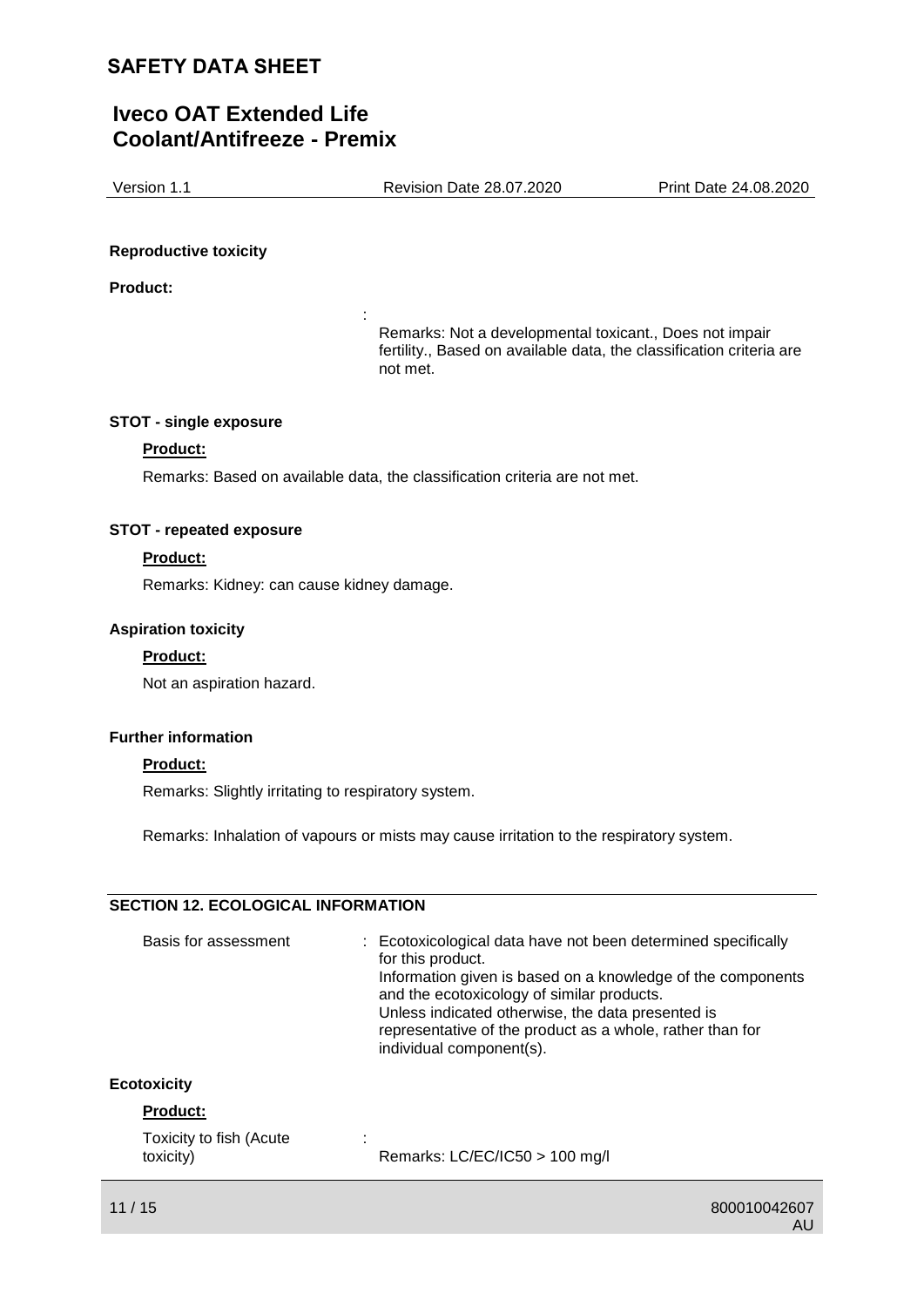# **Iveco OAT Extended Life Coolant/Antifreeze - Premix**

| Version 1.1                                          | Revision Date 28.07.2020                                                                                                                                                                                                                  | Print Date 24.08.2020 |
|------------------------------------------------------|-------------------------------------------------------------------------------------------------------------------------------------------------------------------------------------------------------------------------------------------|-----------------------|
|                                                      | Practically non toxic:<br>Based on available data, the classification criteria are not met.                                                                                                                                               |                       |
| Toxicity to crustacean (Acute<br>toxicity)           | Remarks: LC/EC/IC50 > 100 mg/l<br>Practically non toxic:<br>Based on available data, the classification criteria are not met.                                                                                                             |                       |
| Toxicity to algae/aquatic<br>plants (Acute toxicity) | Remarks: LC/EC/IC50 > 100 mg/l<br>Practically non toxic:<br>Based on available data, the classification criteria are not met.                                                                                                             |                       |
| Toxicity to fish (Chronic<br>toxicity)               | : Remarks: Data not available                                                                                                                                                                                                             |                       |
| Toxicity to crustacean<br>(Chronic toxicity)         | : Remarks: Data not available                                                                                                                                                                                                             |                       |
| Toxicity to microorganisms<br>(Acute toxicity)       | : Remarks: Data not available                                                                                                                                                                                                             |                       |
| <b>Persistence and degradability</b>                 |                                                                                                                                                                                                                                           |                       |
| <b>Product:</b>                                      |                                                                                                                                                                                                                                           |                       |
| Biodegradability                                     | : Remarks: Readily biodegradable.                                                                                                                                                                                                         |                       |
| <b>Bioaccumulative potential</b>                     |                                                                                                                                                                                                                                           |                       |
| <b>Product:</b>                                      |                                                                                                                                                                                                                                           |                       |
| <b>Bioaccumulation</b>                               | : Remarks: Does not bioaccumulate significantly.                                                                                                                                                                                          |                       |
| Partition coefficient: n-<br>octanol/water           | : Remarks: Data not available                                                                                                                                                                                                             |                       |
| <b>Mobility in soil</b>                              |                                                                                                                                                                                                                                           |                       |
| Product:                                             |                                                                                                                                                                                                                                           |                       |
| <b>Mobility</b>                                      | : Remarks: Liquid under most environmental conditions., If<br>product enters soil, it will be highly mobile and may<br>contaminate groundwater., Dissolves in water., Poses a<br>significant risk of oxygen depletion in aquatic systems. |                       |
| Other adverse effects                                |                                                                                                                                                                                                                                           |                       |
| no data available<br><b>Product:</b>                 |                                                                                                                                                                                                                                           |                       |
| Additional ecological<br>information                 | : Does not have ozone depletion potential, photochemical<br>ozone creation potential or global warming potential.                                                                                                                         |                       |

# **SECTION 13. DISPOSAL CONSIDERATIONS**

| <b>Disposal methods</b> |  |
|-------------------------|--|
|-------------------------|--|

| Waste from residues |  | : Recover or recycle if possible. |
|---------------------|--|-----------------------------------|
|---------------------|--|-----------------------------------|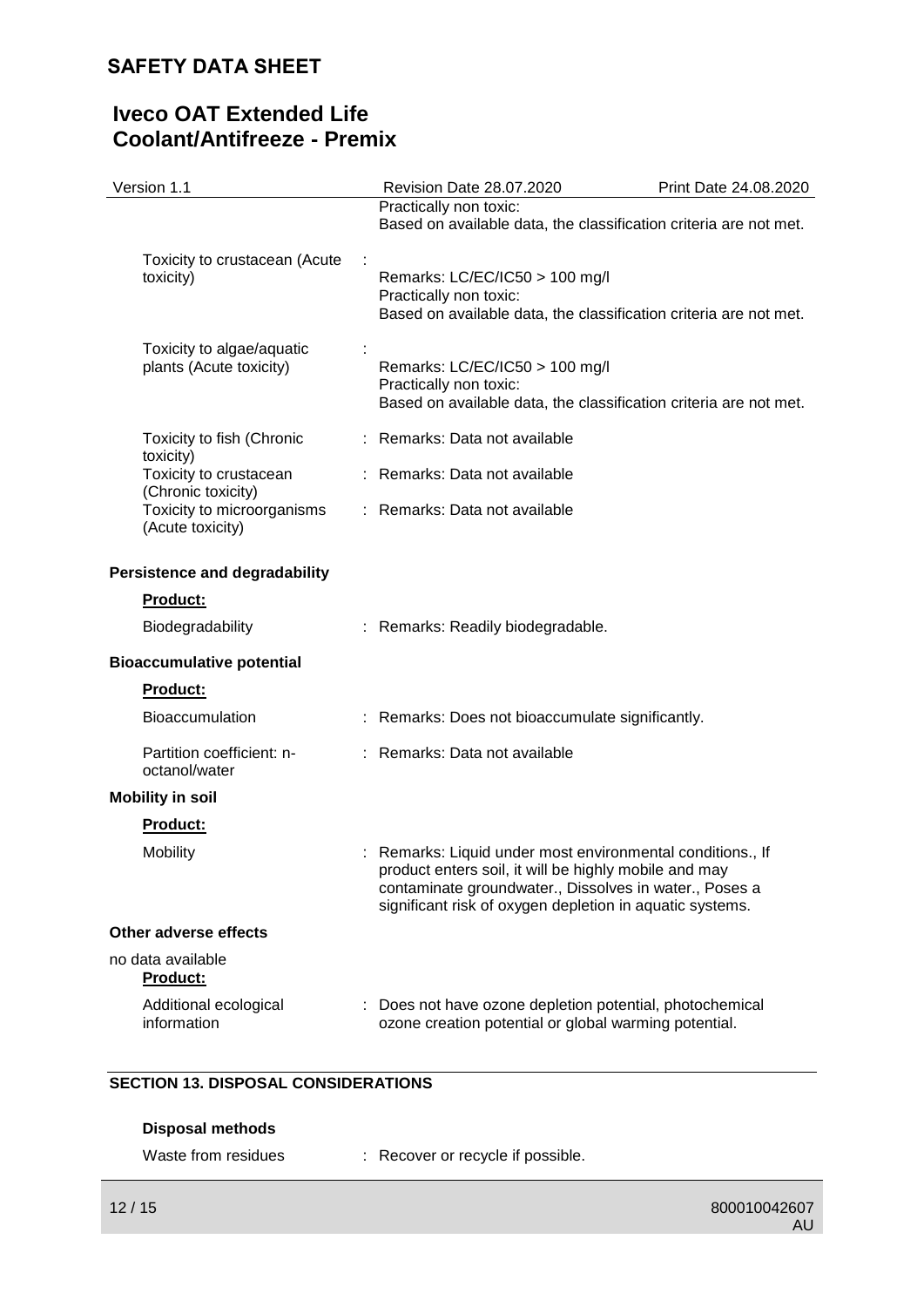| Version 1.1                         | Revision Date 28.07.2020                                                                                                                                                                                                                                                                                  | Print Date 24.08.2020                                                                                                                                                                                                                                                                                           |  |
|-------------------------------------|-----------------------------------------------------------------------------------------------------------------------------------------------------------------------------------------------------------------------------------------------------------------------------------------------------------|-----------------------------------------------------------------------------------------------------------------------------------------------------------------------------------------------------------------------------------------------------------------------------------------------------------------|--|
|                                     | courses                                                                                                                                                                                                                                                                                                   | It is the responsibility of the waste generator to determine the<br>toxicity and physical properties of the material generated to<br>determine the proper waste classification and disposal<br>methods in compliance with applicable regulations.<br>Do not dispose into the environment, in drains or in water |  |
|                                     | Waste product should not be allowed to contaminate soil or<br>ground water, or be disposed of into the environment.<br>Waste, spills or used product is dangerous waste.                                                                                                                                  |                                                                                                                                                                                                                                                                                                                 |  |
| Contaminated packaging              | : Dispose in accordance with prevailing regulations, preferably<br>to a recognized collector or contractor. The competence of<br>the collector or contractor should be established beforehand.<br>Disposal should be in accordance with applicable regional,<br>national, and local laws and regulations. |                                                                                                                                                                                                                                                                                                                 |  |
| Local legislation<br><b>Remarks</b> | : Disposal should be in accordance with applicable regional,<br>national, and local laws and regulations.                                                                                                                                                                                                 |                                                                                                                                                                                                                                                                                                                 |  |

### **SECTION 14. TRANSPORT INFORMATION**

### **National Regulations**

**ADG**

Not regulated as a dangerous good

### **International Regulations**

### **IATA-DGR**

Not regulated as a dangerous good

### **IMDG-Code**

Not regulated as a dangerous good

### **Transport in bulk according to Annex II of MARPOL 73/78 and the IBC Code**

Not applicable for product as supplied. MARPOL Annex 1 rules apply for bulk shipments by sea.

#### **Special precautions for user**

Remarks : Special Precautions: Refer to Section 7, Handling & Storage, for special precautions which a user needs to be aware of or needs to comply with in connection with transport.

### **SECTION 15. REGULATORY INFORMATION**

**Safety, health and environmental regulations/legislation specific for the substance or mixture**

Standard for the Uniform : No poison schedule number allocated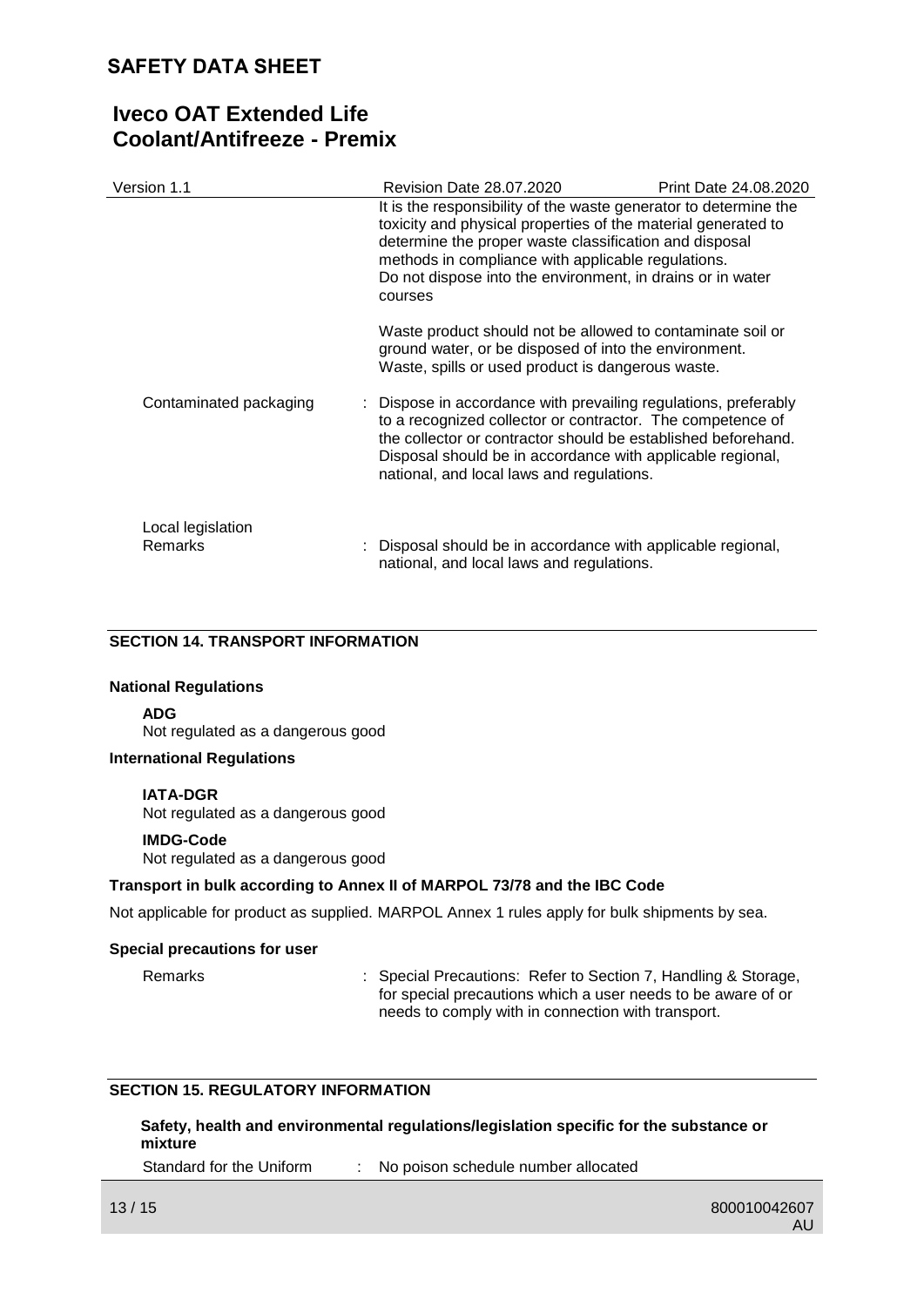# **Iveco OAT Extended Life Coolant/Antifreeze - Premix**

Version 1.1 Revision Date 28.07.2020 Print Date 24.08.2020

Scheduling of Medicines and

Poisons

The regulatory information is not intended to be comprehensive. Other regulations may apply to this material.

Product classified as per Work Health Safety Regulations – Implementation of the Globally Harmonized System of Classification and Labelling of Chemicals (GHS) 2012 and SDS prepared as per national model code of practice for preparation of safety data sheet for Hazardous chemicals 2011 based on Globally Harmonized Classification version 3.

National Model Code of Practice for the Labelling of Workplace Hazardous Chemicals (2011). Australian Code for the Transport of Dangerous Goods by Road and Rail (ADG code). Standard for the Uniform Scheduling of Medicines and Poisons (SUSMP).

#### **Other international regulations**

#### **The components of this product are reported in the following inventories:**

| <b>EINECS</b> | : Not established.       |
|---------------|--------------------------|
| TSCA          | : All components listed. |
| <b>AICS</b>   | : All components listed. |

### **SECTION 16. OTHER INFORMATION**

#### **Full text of H-Statements**

H302 Harmful if swallowed. H373 May cause damage to organs through prolonged or repeated exposure. **Full text of other abbreviations**

Acute Tox. Acute toxicity STOT RE Specific target organ toxicity - repeated exposure

AICS - Australian Inventory of Chemical Substances; AIIC - Australian Inventory of Industrial Chemicals; ANTT - National Agency for Transport by Land of Brazil; ASTM - American Society for the Testing of Materials; bw - Body weight; CMR - Carcinogen, Mutagen or Reproductive Toxicant; DIN - Standard of the German Institute for Standardisation; DSL - Domestic Substances List (Canada); ECx - Concentration associated with x% response; ELx - Loading rate associated with x% response; EmS - Emergency Schedule; ENCS - Existing and New Chemical Substances (Japan); ErCx - Concentration associated with x% growth rate response; ERG - Emergency Response Guide; GHS - Globally Harmonized System; GLP - Good Laboratory Practice; IARC - International Agency for Research on Cancer; IATA - International Air Transport Association; IBC - International Code for the Construction and Equipment of Ships carrying Dangerous Chemicals in Bulk; IC50 - Half maximal inhibitory concentration; ICAO - International Civil Aviation Organization; IECSC - Inventory of Existing Chemical Substances in China; IMDG - International Maritime Dangerous Goods; IMO - International Maritime Organization; ISHL - Industrial Safety and Health Law (Japan); ISO - International Organisation for Standardization; KECI - Korea Existing Chemicals Inventory; LC50 - Lethal Concentration to 50 % of a test population; LD50 - Lethal Dose to 50% of a test population (Median Lethal Dose); MARPOL - International Convention for the Prevention of Pollution from Ships; n.o.s. - Not Otherwise Specified; Nch - Chilean Norm; NO(A)EC - No Observed (Adverse) Effect Concentration; NO(A)EL - No Observed (Adverse) Effect Level; NOELR - No Observable Effect Loading Rate; NOM - Official Mexican Norm; NTP - National Toxicology Program; NZIoC - New Zealand Inventory of Chemicals; OECD - Organization for Economic Co-operation and Development; OPPTS - Office of Chemical Safety and Pollution Prevention; PBT - Persistent, Bioaccumulative and Toxic substance; PICCS -